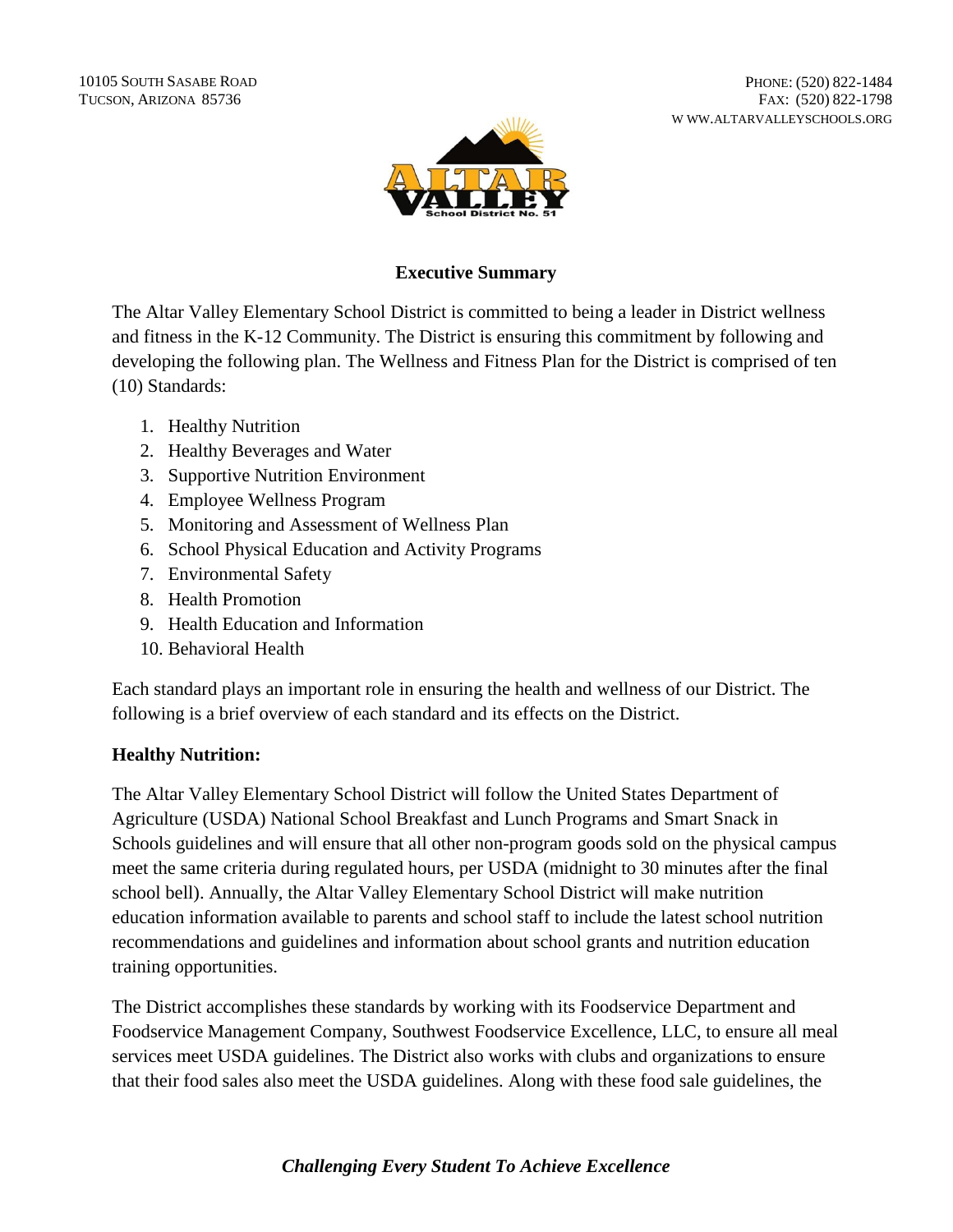District also uses its newsletter, FW Insider, to educate employees on nutrition education and training opportunities.

# **Healthy Beverages and Water:**

The Altar Valley Elementary School District will follow USDA's National School Breakfast and Lunch Programs and Smart Snack in Schools guidelines and will ensure that all other beverages sold on the physical campus meet the same criteria during regulated hours, per USDA (midnight to 30 minutes after the final school bell).

The District accomplishes these standards by working with its Foodservice Department and Foodservice Management Company, Southwest Foodservice Excellence, LLC, to ensure all meal services meet USDA guidelines. The District also works with its clubs and organizations to ensure that their food sales also meet the USDA guidelines.

# **Supportive Nutrition Environment:**

Altar Valley Elementary School District will follow food and beverage advertising and marketing recommendations in line with the USDA's Smart Snacks in Schools guidelines on all school property during the school day. The District will promote healthy nutrition options and practices to staff, parents, and students.

The District accomplishes this standard by working with employees to demonstrate good eating habits and physical fitness behavior. This is a not only in classroom instruction, but also during all hours of the school day. The District knows that if staff models a positive nutrition environment, it will translate into students and parents as well.

# **Employee Wellness Program:**

The Altar Valley Elementary School District will offer an Employee Wellness Program that provides wellness opportunities, including nutrition education, physical activity promotion, encouragement of staff to pursue active forms of transportation and participation in the district employee wellness insurance offerings.

The District meets this standard by working to educate staff through several means: Staff News Letters, Health Care Coverage, and Educational Materials put out quarterly. The District also firmly promotes and encourages staff members to be physically active throughout the school day and after.

#### **Monitoring and Assessment:**

Altar Valley Elementary School District Wellness Committee will be responsible for collecting information on local wellness policy implementation, effectiveness and compliancy rates and reporting to the Superintendent's Office on an annual basis with the School Health Advisory Council's collaborative support.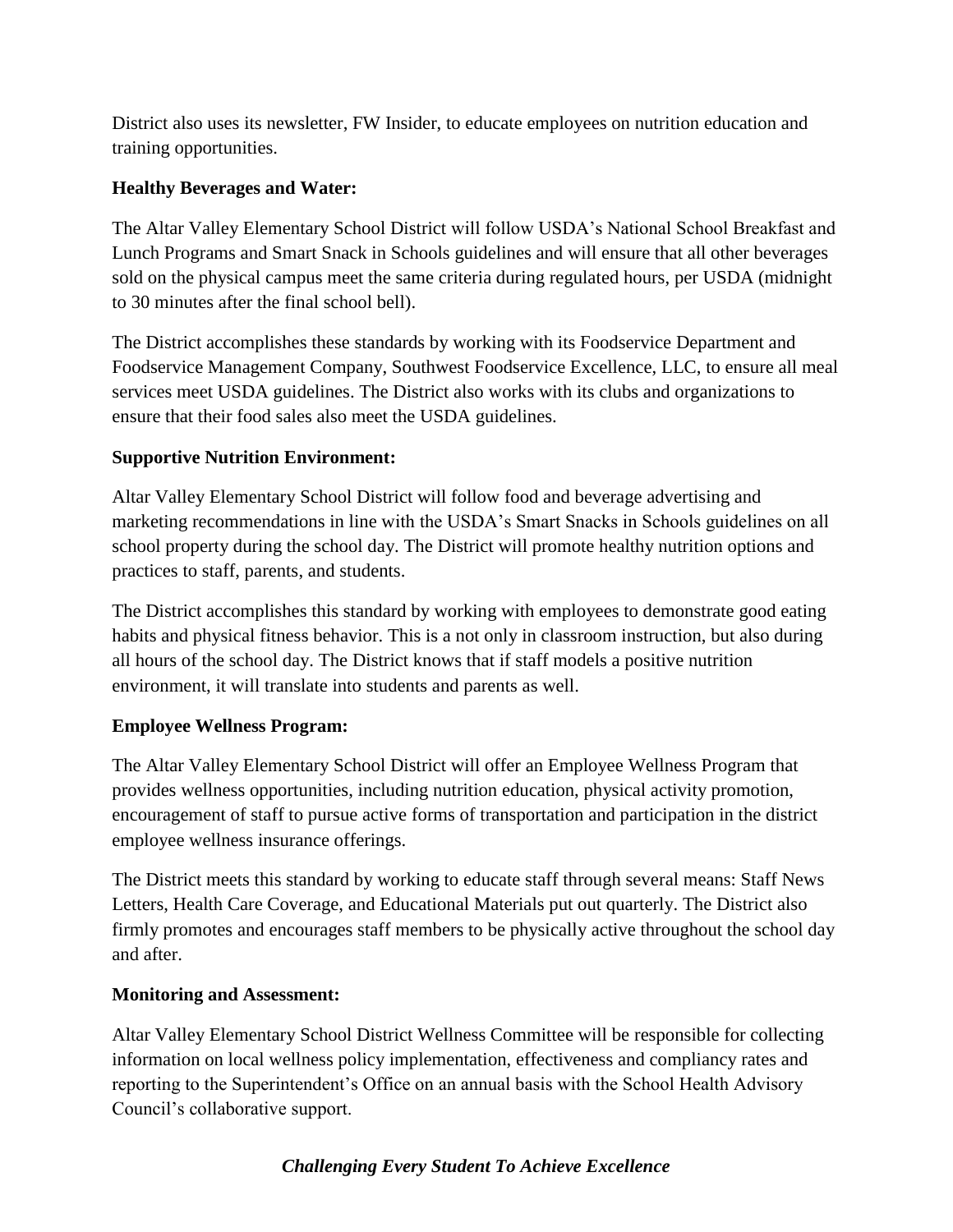The District's Wellness Committee each year assesses the impact of the Wellness and Fitness Plan. The Committee does this by using the SHI (School Health Index) and reports the findings to the Superintendent's Office each year. The Committee also uses the data to revise and improve the Wellness and Fitness Plan.

## **Physical Activity and Education Program:**

Altar Valley Elementary School District has a Comprehensive School Physical Activity Program and promotes opportunities to students and staff through multiple avenues to allow each person the chance to meet daily physical activity recommendations.

The District works with Administration to ensure that students and staff have access to the recommended amount of physical activity each week. The District takes great pride in operating an open gym for all employees and students.

## **Environmental Safety:**

Altar Valley Elementary School District will adopt Arizona Department of Health Services SunWise Environmental Practices and Heat Illness Prevention School Alert Programming in compliance with A.R.S. § 15-718 Instruction on Skin Cancer Prevention.

The District is working with local health agencies to meet this standard.

## **Health Promotion:**

Altar Valley Elementary School District will adopt policy language and resources to assist staff and students with drug, tobacco, and alcohol abuse awareness, prevention and treatment in compliance with A.R.S. § 36-798

The Altar Valley Elementary School District is taking steps to ensure that students, faculty, and staff understand the existence of drug, tobacco, and alcohol abuse awareness and prevention and treatment programs through the Pima County Health Department.

#### **Health Education and Information:**

Altar Valley Elementary School District will ensure that all of it students are exposed to Health Education. The District has intergraded health education into the physical education, classroom, and afterschool activities.

The District's Wellness Committee works each year with the Student Health Advisory Committee to assess the effectiveness of the information provided to all stakeholders.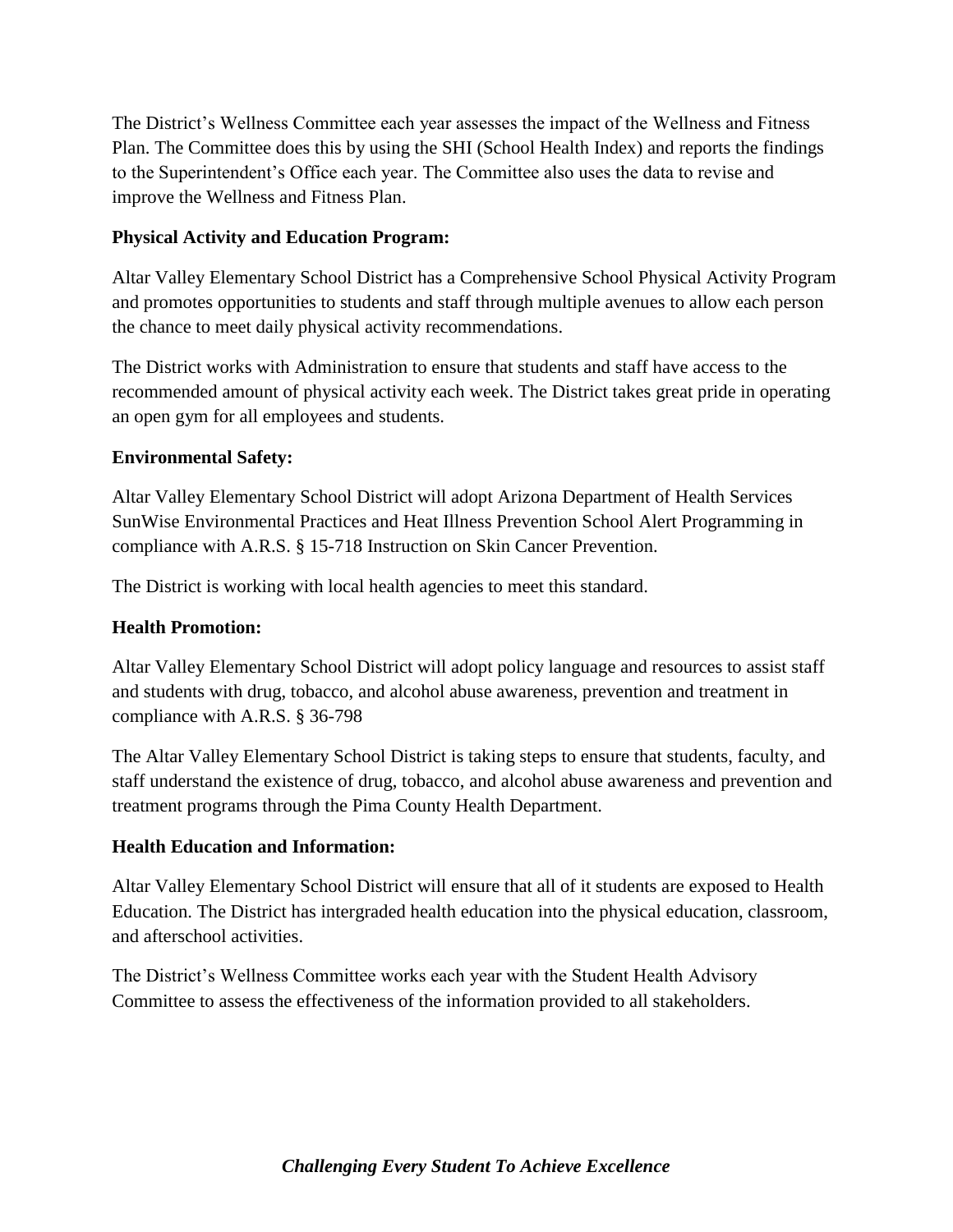#### **Behavioral Health:**

Altar Valley Elementary School District will ensure that School Health Advisory Council annually reassesses the action plan that addresses how the District disseminates behavioral health information topics to students, staff and parents.

The District's Wellness Committee works each year with the Student Health Advisory Committee to assess the effectiveness of the information provided to the stakeholders.

Through these standards, the District will work to improve the health and wellness of all stakeholders. These standards help to ensure that the District remains a leader in health and wellness within the community. The Wellness Committee is dedicated to making sure that Altar Valley Elementary School District's stakeholders are well education and exposed to healthy habits and environments. Through this exposure, the Wellness Committee hopes that students, staff and parents have the tools to make empowered choices about their health and wellness.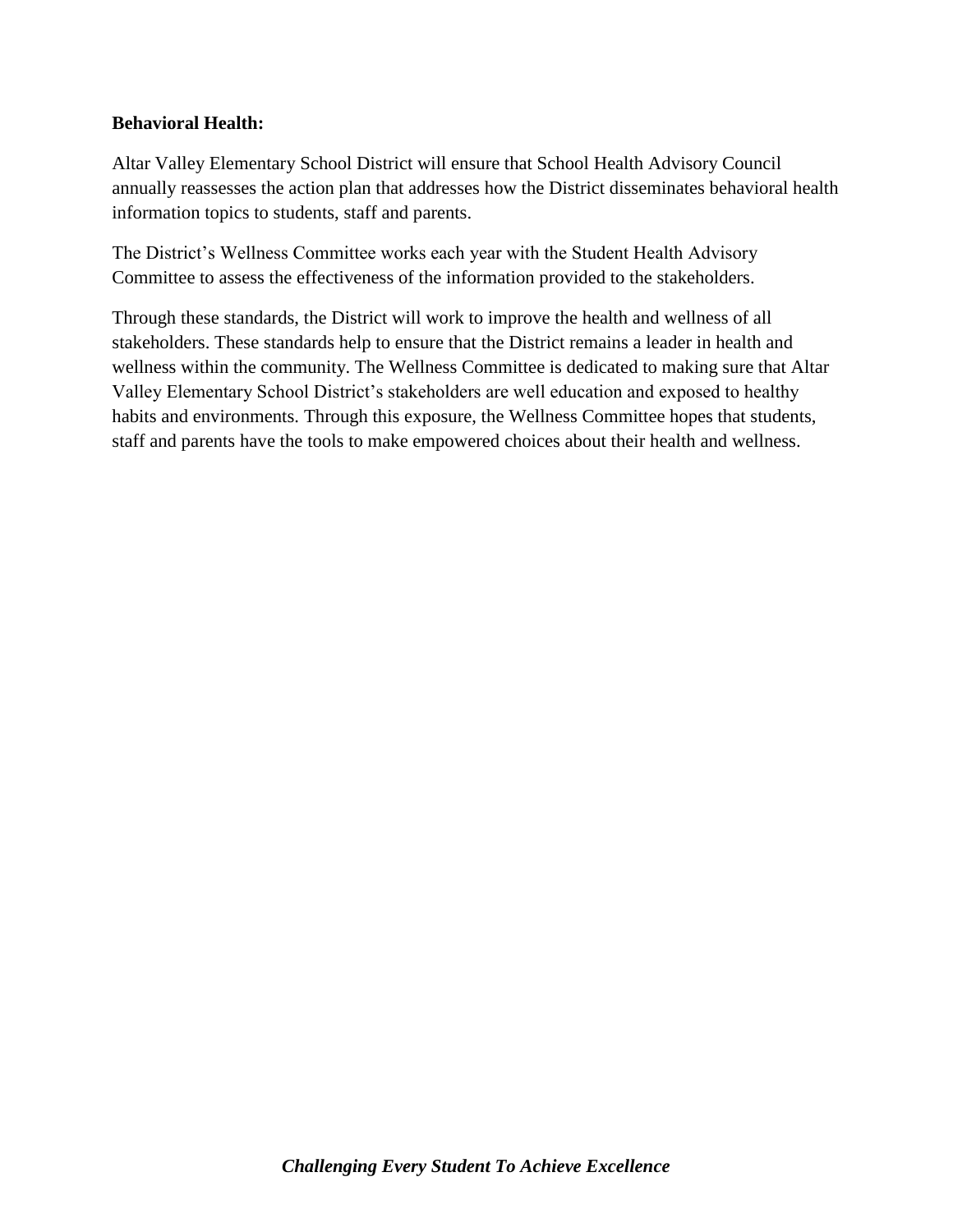## **Wellness and Fitness Plan**

The Altar Valley Elementary School District is committed to being a leader in District wellness and fitness in the K-12 community. The District is ensuring this commitment following and developing the following plan. The Wellness and Fitness Plan for the District is comprised of the ten (10) Standards:

- 1. Healthy Nutrition
- 2. Healthy Beverages and Water
- 3. Supportive Nutrition Environment
- 4. Employee Wellness Program
- 5. Monitoring and Assessment of Wellness Plan
- 6. School Physical Education and Activity Programs
- 7. Environmental Safety
- 8. Health Promotion
- 9. Health Education and Information
- 10. Behavioral Health

Each standard plays an important part in ensuring the health and wellness of our District. The following are the standards for the District.

## **Healthy Nutrition:**

The Altar Valley Elementary School District will follow the United States Department of Agriculture (USDA) National School Breakfast and Lunch Programs and Smart Snack in Schools guidelines and will ensure that all other non-program goods sold on the physical campus meet the same criteria during regulated hours, per USDA (midnight to 30 minutes after the final school bell). Annually, Altar Valley Elementary School District will make nutrition education information available to parents and school staff to include the latest school nutrition recommendations and guidelines and information about school grant and nutrition education training opportunities.

The District has established the following guidelines to ensure healthy nutrition in schools:

- 1. Breakfast and Lunch Service
	- a. The Foodservice Department will make sure all items served during breakfast and lunch provide healthy nutrition options for students.
	- b. The Foodservice Department will guarantee that all items meet the USDA and State Regulations on calories, saturated fat, and sodium daily.
	- c. The Foodservice Department will utilize Smart Lunchroom Techniques to make certain positive participation and healthy nutrition exposure.
	- d. The Foodservice Department will ensure that menus be published via print and internet for promotion of healthy options for students.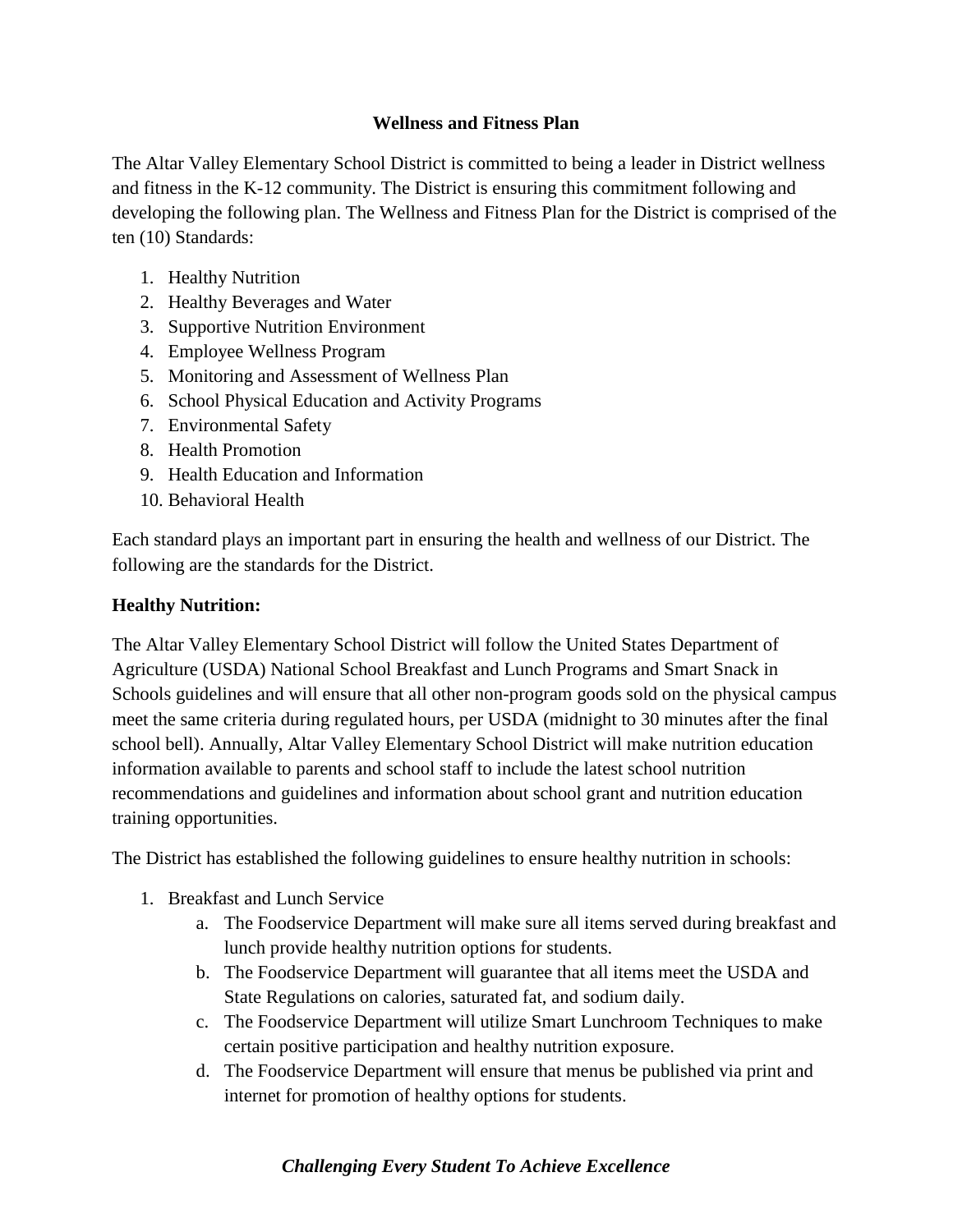- e. The Foodservice Department will make sure every student and faculty member have access to service daily.
- 2. Marketing of Food Items on Campus
	- a. The Foodservice Department will only use healthy advertisement in promoting its foodservice items.
	- b. The School District will not post any marketing items without the approval of the Foodservice Department.
	- c. The School District will make sure that all marketing meets the Federal Requirements outlined in CFR210.30(c)(3).
		- i. Only marketing that meets the competitive foods standards will be used.
			- 1. Smart Snacks in Schools guidelines are followed for approved competitive foods.
	- d. The Foodservice Department will publish breakfast, lunch, and snack menus monthly to the District's website.
	- e. The Foodservice Department will publish all nutritional information for all breakfast, lunch, and snack menus monthly on the District's website.
- 3. Afterschool Activities
	- a. The Foodservice Department will host one Roaming Chef Annually at each of its schools
		- i. The Roaming Chef events promote healthy eating and cooking techniques for both students and parents.
	- b. The District will maintain afterschool programs that promote healthy nutrition by providing snacks via the Afterschool Care Snack Program.
- 4. Special Grant Activities
	- a. The District will apply for and promote special grant programs as available.
	- b. The District will ensure that all approved grants focus on healthy nutrition exposure.
- 5. Clubs and Student Activities
	- a. The District will ensure that all student clubs and activities receive pre-approval from Foodservice for all food items they wish to sell during the school day, as defined by statue.

By following the above guidelines, the District will promote healthy nutrition to all students, parents, and faculty. Through the promotion of healthy nutrition, a cornerstone for Altar Valley Elementary School District Wellness Plan, the District will make sure that the students are ready to learn.

# **Healthy Beverage and Water**

The Altar Valley Elementary School District will follow USDA's National School Breakfast and Lunch Programs and Smart Snack in Schools guidelines and will ensure that all other beverages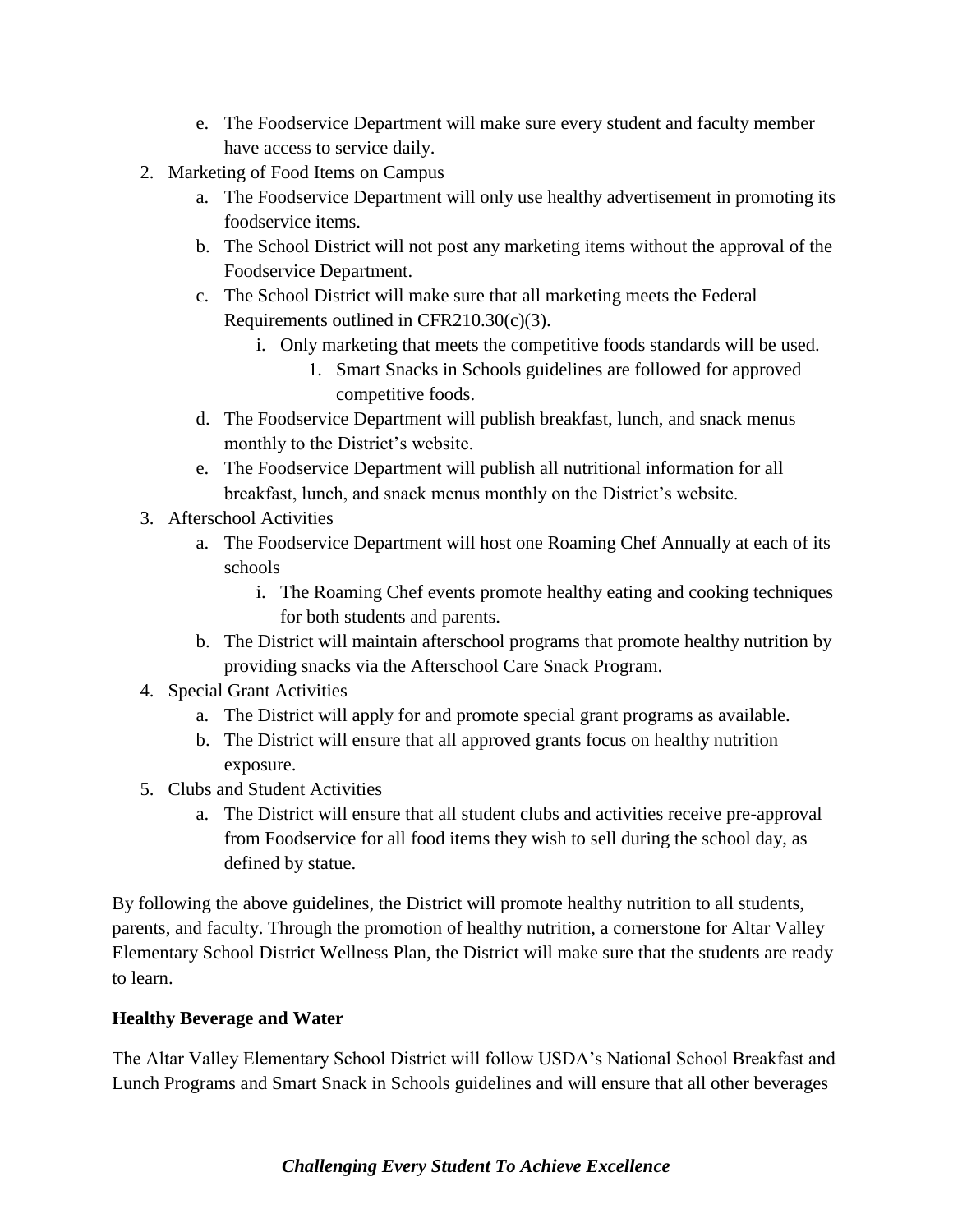sold on the physical campus meet the same criteria during regulated hours, per USDA (midnight to 30 minutes after the final school bell).

The District has established the following guidelines to promote healthy beverages and water in schools:

- 1. Access to Water
	- a. The District collaborated with Andrea Heart to install water filling stations and water fountains at all schools within the District.
	- b. The District will guarantee that all water fountains are in working order and in good repair, and that students always have access to drinking water throughout the day.
- 2. Healthy Beverage
	- a. The Foodservice Department will guarantee that all beverages sold outside the breakfast and lunch program meet the Smart Snacks in School guidelines.
	- b. The District will ensure that student clubs and activities do not provide beverages that are outside of the Smart Snacks in School guidelines during the school day.
	- c. The District will positively market healthy beverages on campuses.

The District will comply and promote healthy beverages by adhering to the above guidelines. The District is committed to students having access to healthy beverages and water daily, and will make certain that only healthy beverages and water are marketed on the school campus.

# **Supportive Nutrition Environment**

Altar Valley Elementary School District will follow food and beverage advertising and marketing recommendations in line with the USDA's Smart Snacks in Schools guidelines on all school property during the school day. The District will promote healthy nutrition options and healthy nutrition practices to staff, parents, and students.

The District has established the following programs to enhance the nutrition environment:

- 1. Participates in the National School Breakfast, National School Lunch, Child and Adult Feeding Care, and Afterschool Care Snack Programs.
	- a. The District Foodservice Department ensures compliance with all USDA regulations.
	- b. The District Foodservice Department works to expose students to supportive nutrition environments during meal times.
		- i. The Foodservice Department participates in smart lunchroom techniques to encourage a supportive and welcoming environment.
- 2. Hosts annual Roaming Chef Program at all elementary schools to increase parent education.
	- a. Foodservice hosts two (2) Roaming Chef events at each school yearly.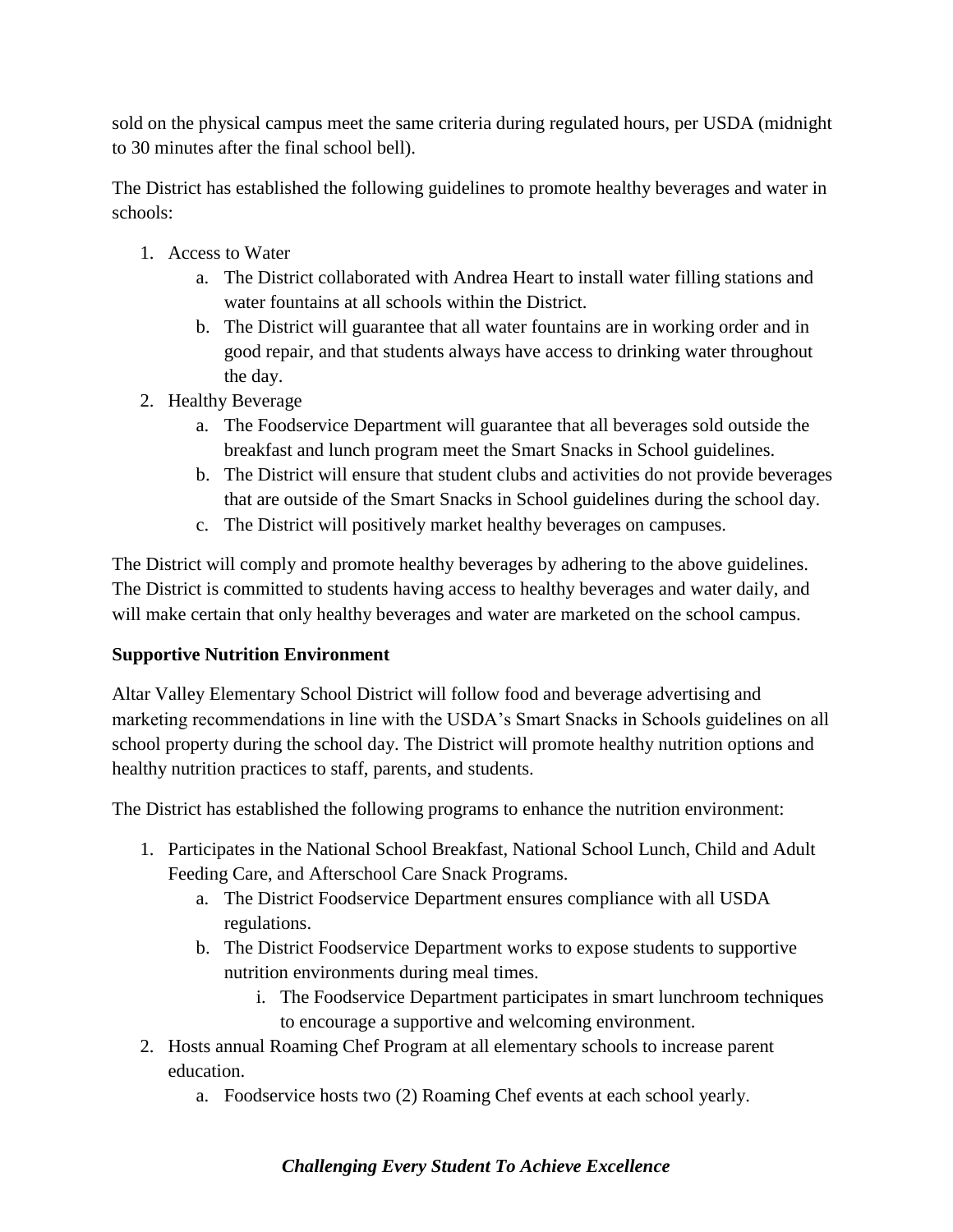- b. The event is to educate students and parents on promoting a supportive nutrition environment at home.
- 3. School Gardens at Middle school.
	- a. Maintain and host garden clubs at Altar Valley Middle School.
	- b. Collaborate with Southern Arizona Community Food Bank to provide instructors for gardening.
- 4. Positive marketing of food items for sale on school campus.
	- a. All marketing supports a positive nutrition environment.
	- b. All marketing supports positive choices and healthy options.

The District accomplishes this standard by working with employees to demonstrate good eating habits and physical fitness behavior. Done not only in classroom instruction, but also during all hours of the school day. The District knows that if staff models a positive nutrition environment, it will translate into students and parents as well.

## **Employee Wellness Program**

The Altar Valley Elementary School District will offer an Employee Wellness Program that provides wellness opportunities. These include nutrition education, physical activity promotion, encouragement of staff to pursue active forms of transportation and participation in the district employee wellness insurance offerings.

The District offers the following programs to employees:

- 1. Schools promote and support walking clubs and walk / bike to school days
- 2. The District insurance offers incentive programs for employees that participate in wellness programs and events
- 3. The District publishes a newsletter quarterly to all employees regarding fitness and health
- 4. The District is supportive of standing desks and alternative workspaces.

The District meets this standard by working to educate staff through several means: Staff newsletter, Health Care Coverage, and Educational Materials put out quarterly. The District also firmly promotes and encourages staff members to be physically active throughout the school day and after.

#### **Monitoring and Assessment**

Altar Valley Elementary School District Wellness Committee, with collaborative support from the School Health Advisory Council, will be responsible for collecting information on local wellness policy implementation, effectiveness and compliancy rates and reporting to the Superintendent's Office on an annual basis.

Each year, the District's Wellness Committee assesses the impact of the Wellness and Fitness Plan. The Committee does this by using the SHI (School Health Index) and reporting the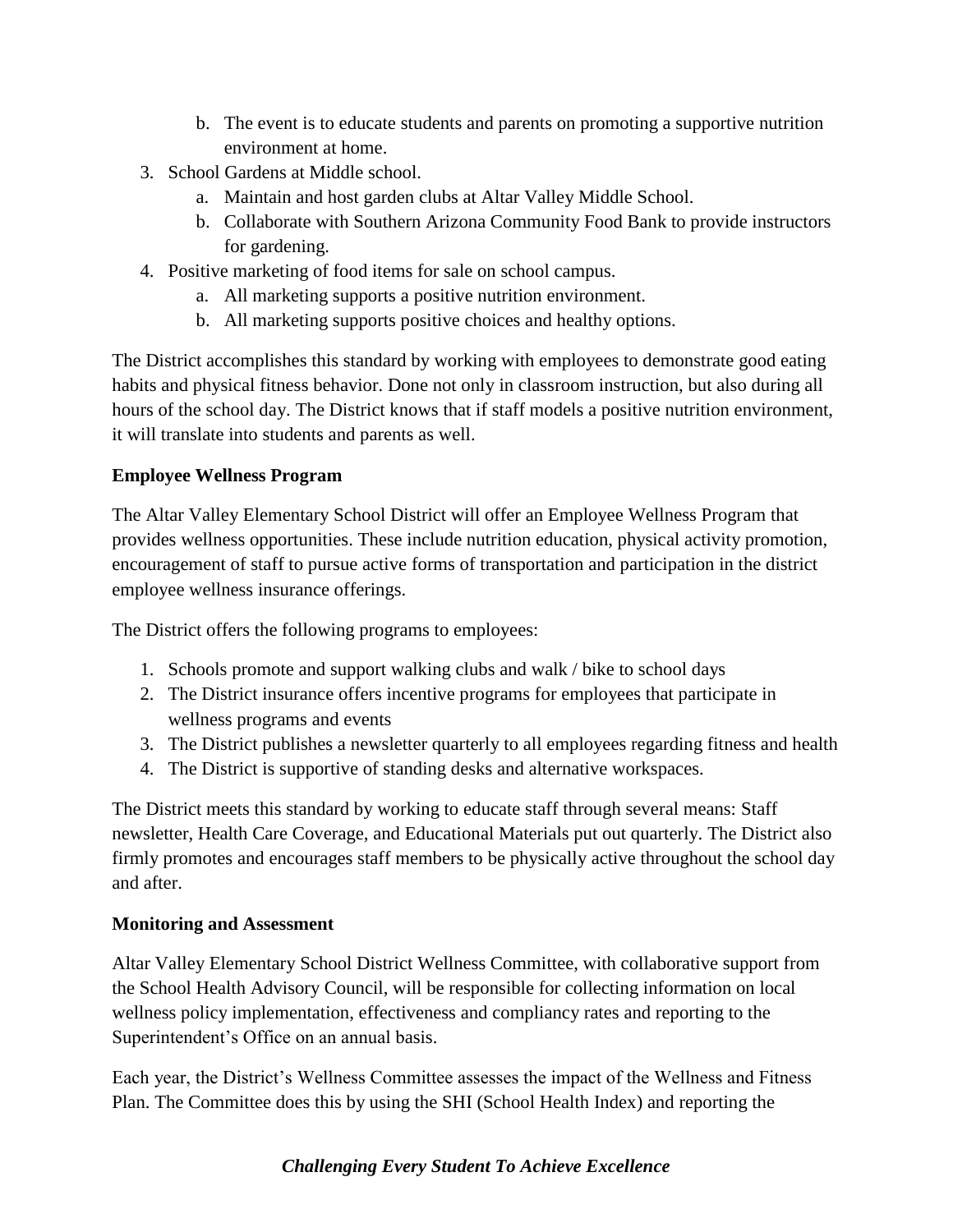findings to the Superintendent's Office. This data is used by the Committee to revise and improve the Wellness and Fitness Plan.

The District Wellness Committee will host an annual Wellness and Fitness Plan review meeting to discuss the results of the prior year's monitoring and will assess the need for any policy or plan changes for the coming year. This annual meeting will also take into account any comments or suggestions received from parents or community members through the District Communication Corner Portal, Student Health Advisory Committees, and Parent Advisory Meetings.

The results of the annual Wellness and Fitness Plan review meeting will be assessed by the Superintendent for final approval. If changes to the policy or plan are made, a press release will be issued and an update will be posted on the District's website.

This District will also conduct a triennial assessment of the Wellness Policy and Plan. This is conducted using the SHI framework and results will be reported to all stakeholders via the District website. The Wellness Committee will also consider the assessment when hosting its yearly review meeting.

# **School Physical Education and Activity Programs**

Altar Valley Elementary School District has a Comprehensive School Physical Activity Program and promotes opportunities to students and staff through multiple avenues, allowing each person the chance to meet daily physical activity recommendations.

The District works with Administration to ensure that students and staff have access to the recommended amount of physical activity each week. The District takes great pride in operating an open gym for all employees and students.

The following are the physical education programs that the District offers to it students:

- 1. Physical Education for all students K-6
- 2. Physical Education as an elective at 7-8
- 3. Fit for life Curriculum (Grades K-6)
- 4. Fuel Up to Play 60 (Grades K-12)
- 5. Arizona PE standards (Grades K-12)

The District strives to maintain a 30 to 1 Physical Education teacher to student ration for all if its elementary schools. The District is dedicated to ensuring that all students, K-6, have at least 90 minutes of physical activity daily.

The District provides the following activity programs for students:

- 1. Access to afterschool sports free at all levels.
- 2. Access to afterschool physical fitness instruction.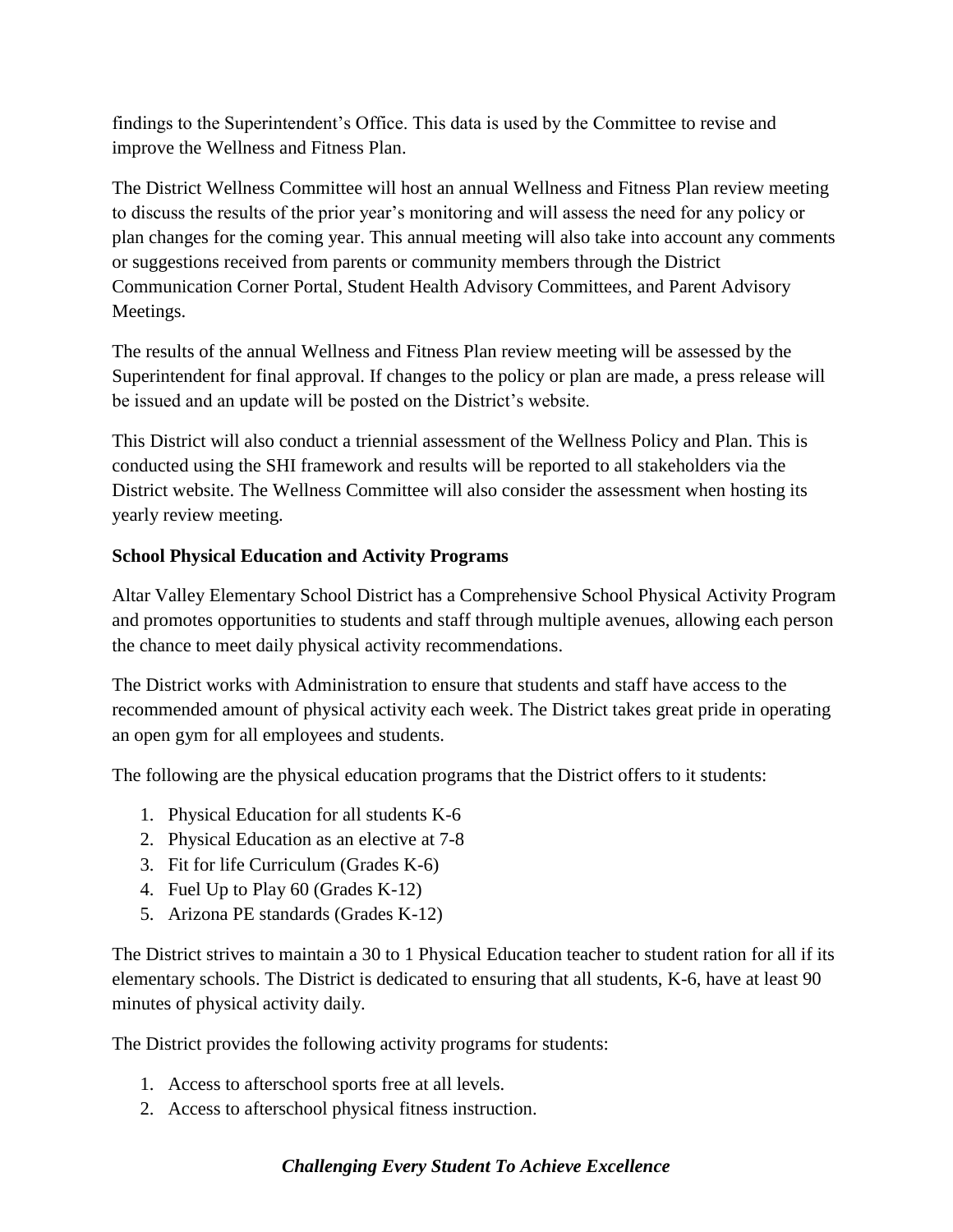3. Access to afterschool clubs that promote fitness and health.

The District is proud to be able to provide students with ample access to physical fitness before, during and after the school day. The District Administration is committed to ensuring that all students have access to physical fitness while at the District.

#### **Environmental Safety**

Altar Valley Elementary School District will adopt Arizona Department of Health Services SunWise Environmental Practices and Heat Illness Prevention School Alert Programming in compliance with A.R.S. § 15-718 Instruction on Skin Cancer Prevention.

The District is working with local health agencies to meet this standard.

## **Health Promotion**

Altar Valley Elementary School District will adopt policy language and resources to assist staff and students with drug, tobacco, and alcohol abuse awareness, prevention and treatment in compliance with A.R.S. § 36-798

The Altar Valley Elementary School District is taking steps to ensure that students, faculty, and staff understand the existence of drug, tobacco, and alcohol abuse awareness prevention and treatment programs through the Pima County Health Department.

The District collaborates with Pima County Health Department and the Foodservice Department to promote healthy eating and fitness at yearly farmers markets throughout the District.

The District Foodservice Department also promotes health and wellness by providing nutrition education to students. It does this through the Roaming Chef programs. The Department is also committed to ensuring that all food offerings promote healthier choices than other retailers do.

The District is committed to promoting health in all aspects of its students, faculty and staff lives.

#### **Health Education and Information**

Altar Valley Elementary School District will ensure that all of students get exposure to health education. The District has intergraded health education into physical education, classroom, and afterschool activities.

The following are programs the District uses to promote health education:

- 1. Fit for Life Curriculum
- 2. USDA nutrition facts
- 3. Student planners with nutrition and Fitness Facts
- 4. Comprehensive Health Curriculum (Graduation requirement)
- 5. Foodservice Department Newsletters (posted monthly)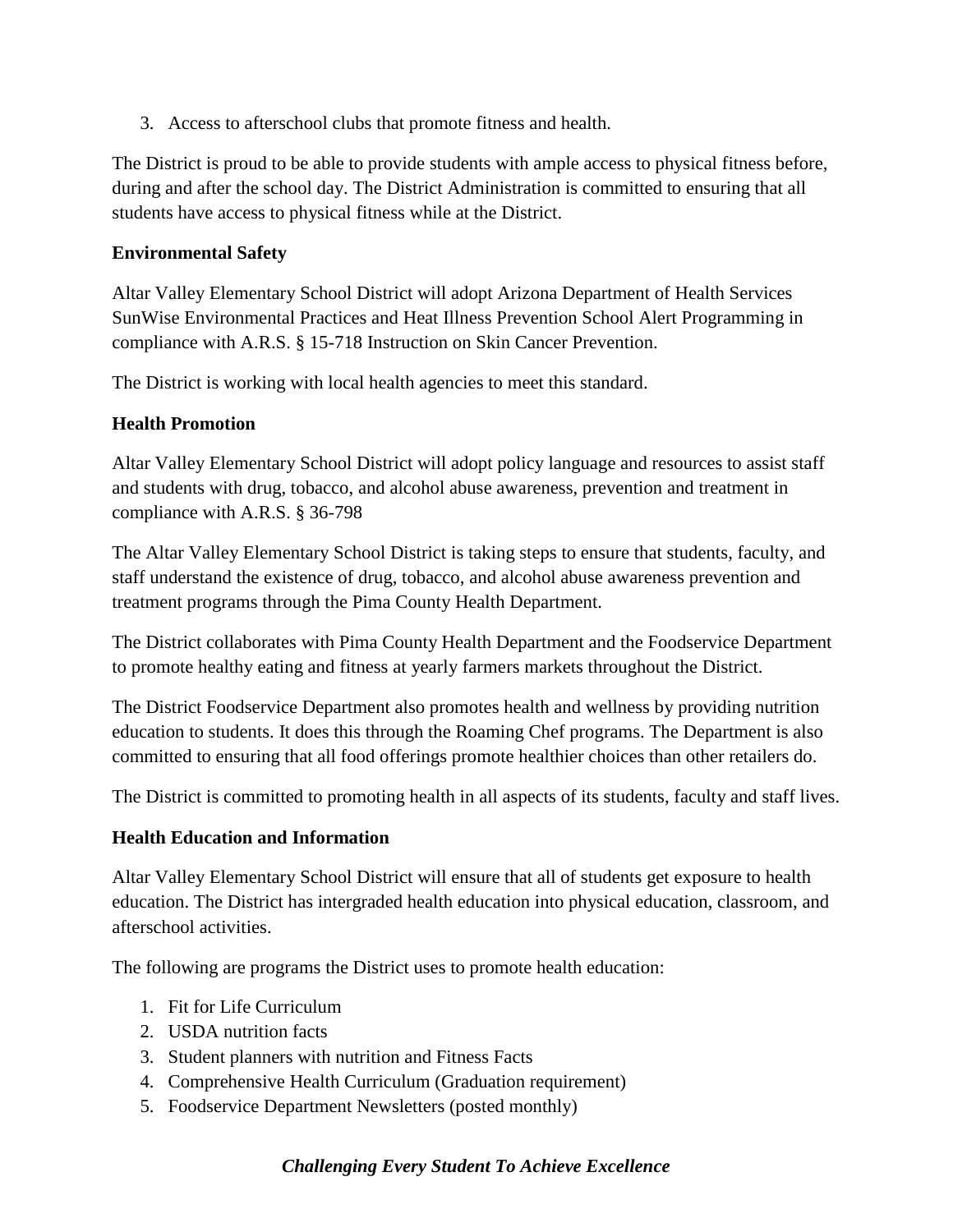6. Detailed menu analysis of all Foodservice menus

The District's Wellness Committee works each year with the Student Health Advisory Council to assess the effectiveness of the information provided to all stakeholders.

#### **Behavioral Health**

Altar Valley Elementary School District will ensure that School Health Advisory Council annually reassesses the action plan that addresses how the District disseminates behavioral health information topics to students, staff and parents.

The District's Wellness Committee works each year with the Student Health Advisory Council to assess the effectiveness of the information provided to all stakeholders.

The District also ensures that students will have access to guidance counselors, school resource officers, and social workers. The District's Administration is committed to ensuring that every student's behavioral health is taken into consideration. The District works with faculty and staff to ensure that students who might have behavioral health issues are identified and given the assistance they need. The District is proud of its reputation with stakeholders and the ability for students and teachers to talk freely and openly.

#### **Conclusion**

Through these standards, the District will work to improve the health and wellness of our stakeholders. These standards help to ensure our District remains a leader of health and wellness within our community. The Wellness Committee is devoted to making sure Altar Valley Elementary School District's stakeholders are well educated and exposed to healthy habits and environments. Through this exposure, the Wellness Committee hopes that students, staff and parents have the tools to make empowered choices about their health and wellness.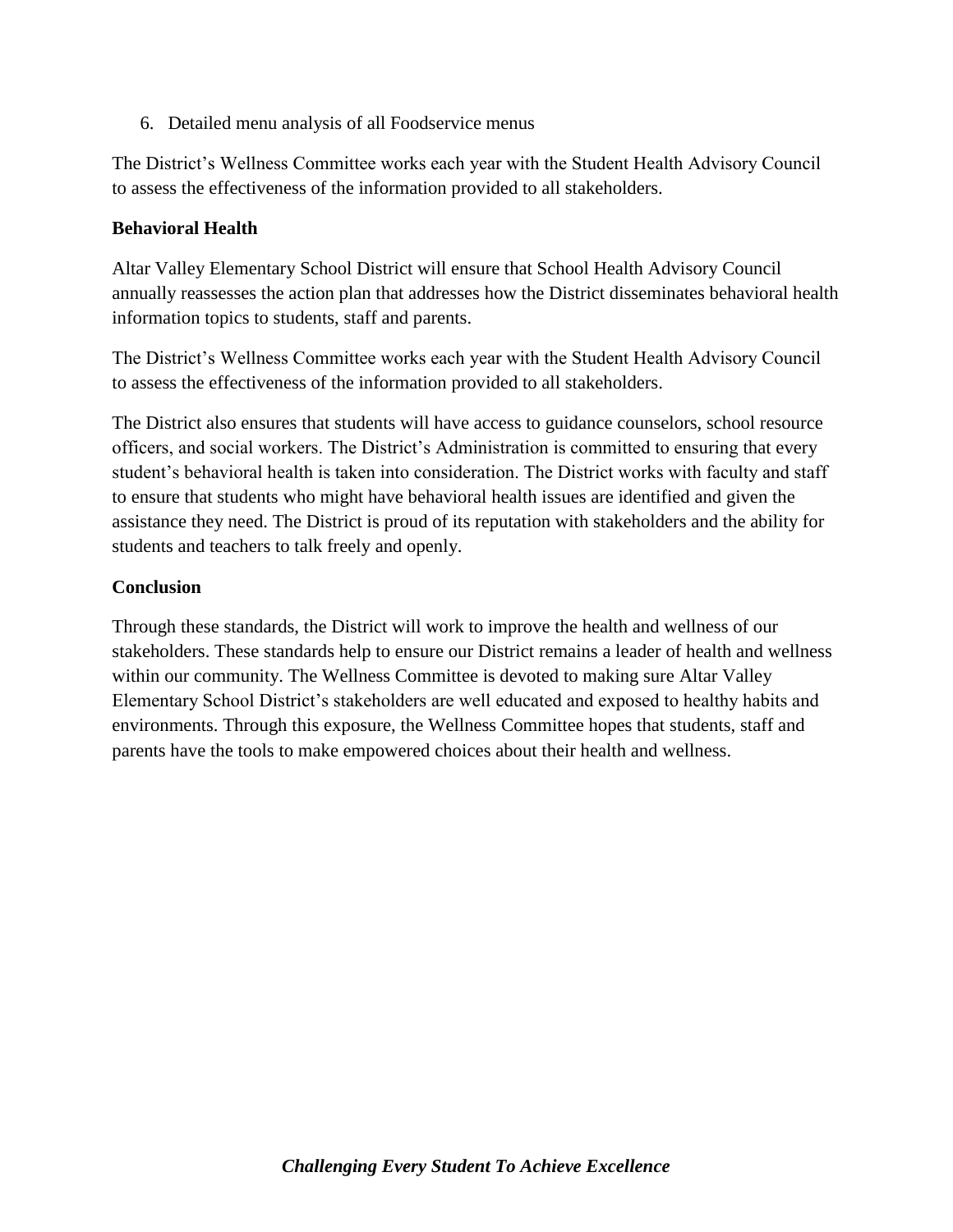## **JL © STUDENT WELLNESS**

The School District strives to make a significant contribution to the general well being, mental and physical capacity, and learning ability of each student while affording them the opportunity to fully participate in the educational process.

The District is committed to providing school environments that promote and protect children's health, well-being, and ability to learn by supporting healthy eating and physical activity. Healthy eating is demonstrably linked to reduced risk for mortality and development of many chronic diseases as adults.

To ensure the health and well-being of all students, the Board shall promote and monitor student wellness in a manner that the Board determines is appropriate in the following areas:

A. *Nutrition Guidelines*: All foods available in each school during the day will have as a primary goal the promotion of student health and the reduction of childhood obesity. All guidelines for reimbursable school meals shall not be less restrictive than regulations and guidance issued by the Secretary of Agriculture, as those regulations and guidance apply to schools.

B. *Nutrition Education*: The goal is to influence students' eating behaviors by providing nutrition education that is appropriate for students' ages; reflects students' cultures; is integrated into health education or core curricula; and provides opportunities for students to practice skills and have fun.

C. *Physical Activity/Recess*: The goals for physical activity are to provide opportunities for every student to develop the knowledge and skills for specific physical activities, to maintain students' physical fitness, to ensure students' regular participation in physical activity, and to teach students the short- and long-term benefits of a physically active and healthful lifestyle.

"*Recess*," as defined in statute, means a period of time during the regular school day, including time during a scheduled lunch period, during which a pupil is able to engage in physical activity or social interaction with other pupils.

1. The District shall provide at least two (2) recess periods during the school day for pupils in kindergarten programs and grades one (1) through three (3). From and after August 1, 2019, the District shall provide at least two (2) recess periods during the school day for pupils in kindergarten programs and grades one (1) through five (5).

2. A school that offers a half-day kindergarten program is required to provide at least one (1) recess period during the school day for pupils in that kindergarten program.

3. The school District may count a pupil's participation in a physical education course during a school day as one (1) of that day's recess periods.

4. The District is not required to extend the school day to meet this recess requirement.

5. This recess requirement does not apply to middle schools, junior high schools, high schools, Arizona online instruction or schools in which the lowest grade of instruction offered is grade five (5).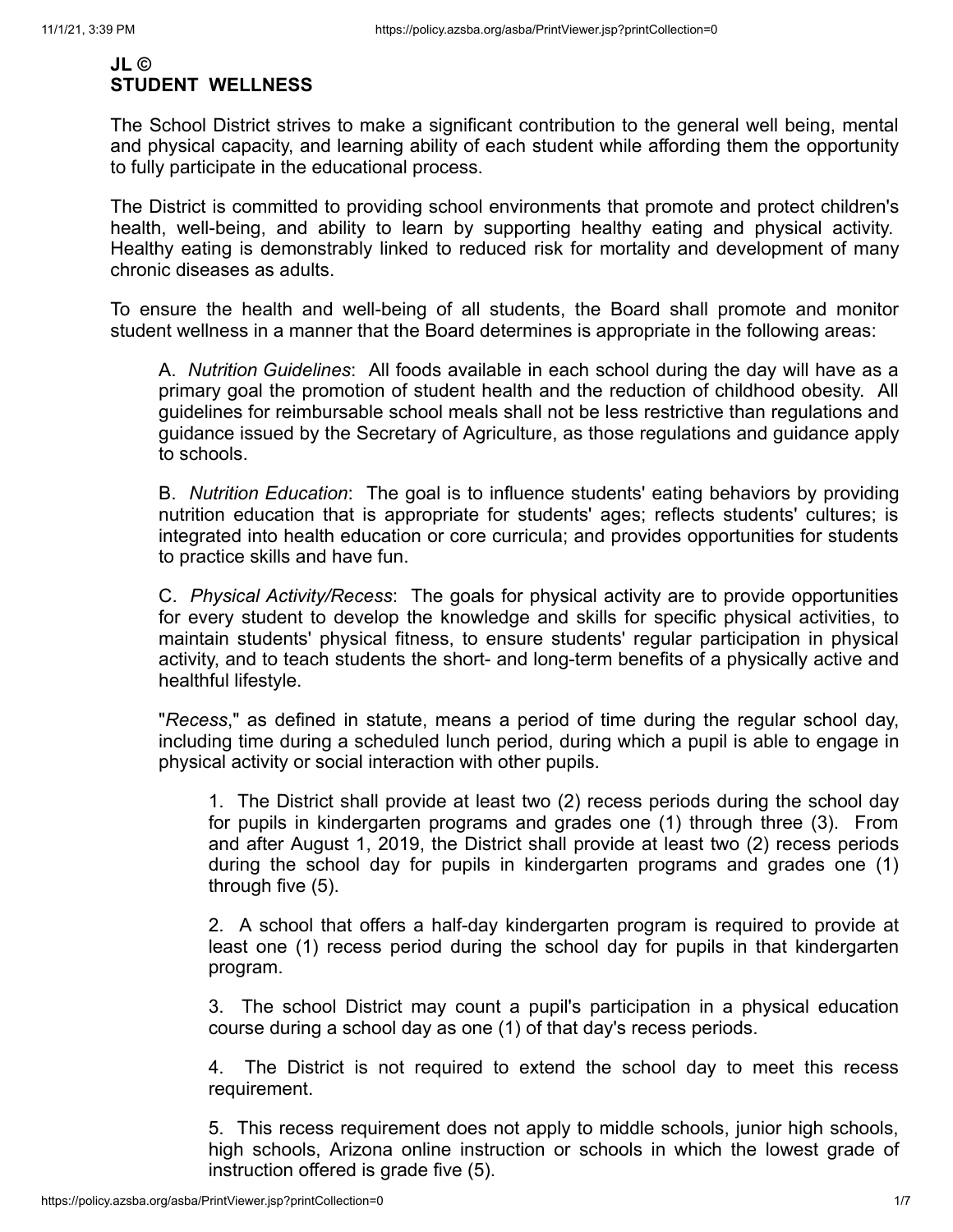D. *Sunscreen*: The goal is to emphasize skin health and promote the application of sunscreen products and to inform students that a student who attends school in this District may possess and use a topical sunscreen product while on school property or at a school-sponsored event without a note or prescription from a licensed health care professional.

E. *Other School-Based Activities*: The goal is to create a total school environment that is conducive to healthy eating and physical activity.

F. *Evaluation/Implementation*: A primary goal will be to regularly (at least annually) evaluate the effectiveness of this policy in promoting healthy eating and changing the program as appropriate to increase its effectiveness. Such evaluation will be measureable. The results of each evaluation, including the extent to which schools are in compliance with District policy, the extent to which the District policy complies with federal regulations, and a description/summary of the progress made in attaining the goals of the District, shall be made available to the public. Physical education teachers and school health professionals shall have an opportunity to participate in the evaluation and implementation of this policy.

G. *Parent, Community and Staff Involvement*: A primary goal will be to engage family members, students, and representatives of the school food authority, the Governing Board, school administrators, and the public in development and regular review of this school policy.

The Superintendent is directed to develop administrative regulations to implement this policy, including such provisions as may be necessary to address all food and beverages sold and/or served to students at school (i.e., competitive foods, snacks and beverages sold from vending machines, school stores, after-school programs, and funding-raising activities and refreshments that are made available at school parties, celebrations and meetings), including provisions for staff development, family and community involvement and program evaluation. The Superintendent shall institute and clearly communicate a meal charge policy to all District households and District staff responsible for policy enforcement that is consistent with aspects of the Healthy Hunger-Free Kids Act of 2010 applicable to the District. Regulations and exhibits created for the purpose of implementing this policy shall be considered, in effect, to be an extension of this policy subject to Governing Board review.

Adopted: October 10, 2018

LEGAL REF.: A.R.S. [15-118](http://www.azleg.gov/FormatDocument.asp?inDoc=/ars/15/00118.htm&Title=15&DocType=ARS) [15-158](http://www.azleg.gov/FormatDocument.asp?inDoc=/ars/15/00158.htm&Title=15&DocType=ARS) [15-242](http://www.azleg.gov/FormatDocument.asp?inDoc=/ars/15/00242.htm&Title=15&DocType=ARS) 42 U. S. C. 1751 *et seq*. (National School Lunch Act) 42 U. S. C. 1771 *et seq*. (Child Nutrition Act) CROSS REF.: **[ABA](https://policy.azsba.org/asba/docid=7&z2collection=altarvalley#JD_ABA)** - Community Involvement in Education [ABAA](https://policy.azsba.org/asba/docid=8&z2collection=altarvalley#JD_ABAA) - Parental Involvement **[BBA](https://policy.azsba.org/asba/docid=22&z2collection=altarvalley#JD_BBA)** - Board Powers and Responsibilities [EF](https://policy.azsba.org/asba/docid=181&z2collection=altarvalley#JD_EF) - Food Services [EFDA](https://policy.azsba.org/asba/docid=186&z2collection=altarvalley) - Collection of Money/Food Tickets [EFE](https://policy.azsba.org/asba/docid=187&z2collection=altarvalley#JD_EFE) - Competitive Food Sales/Vending Machines **[IA](https://policy.azsba.org/asba/docid=351&z2collection=altarvalley#JD_IA)** - Instructional Goals and Objectives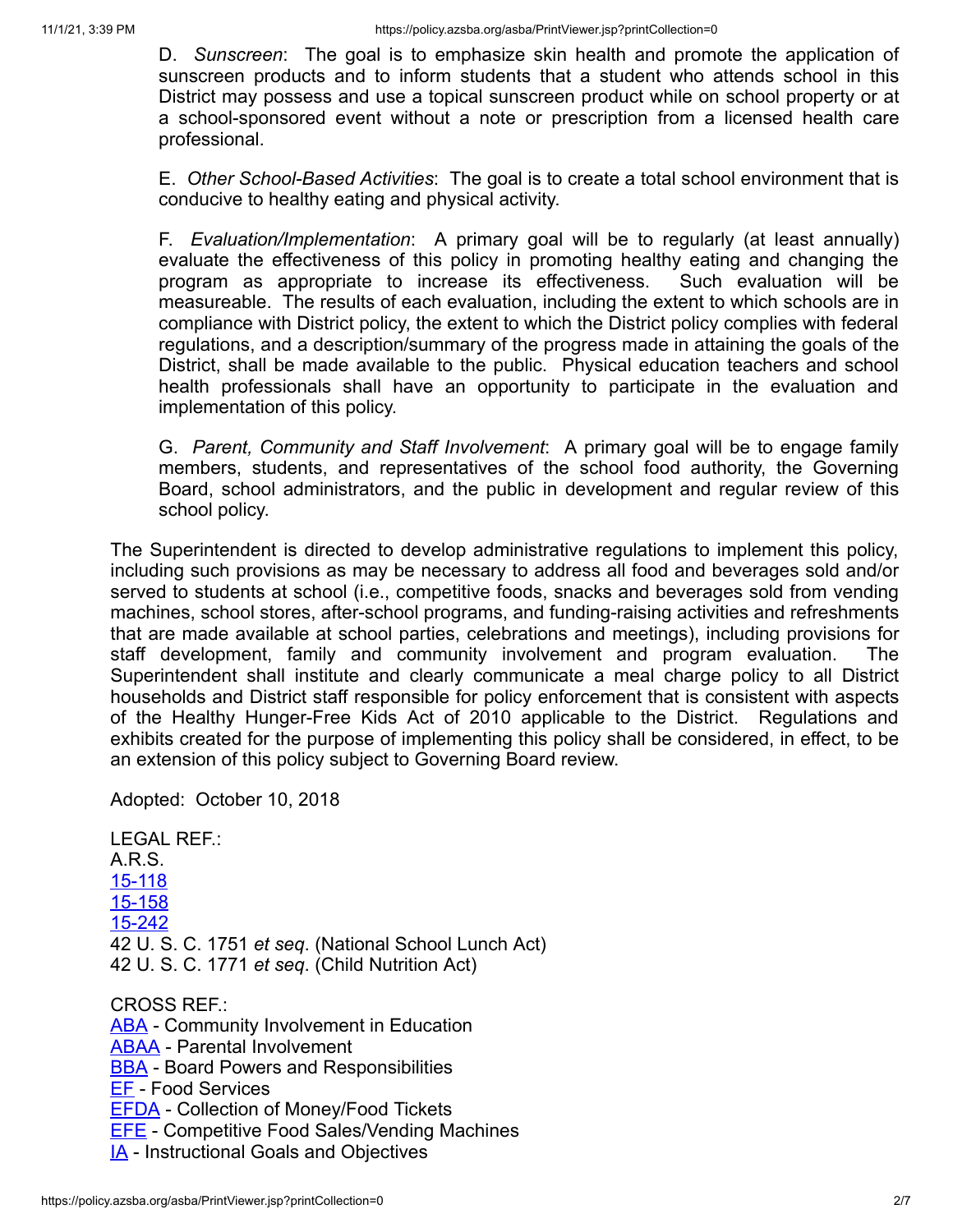#### **JL-RA ©**

#### REGULATION

## **STUDENT WELLNESS**

An annual report shall be made to the Board on the District's compliance with law and policies related to student wellness. The report may include but not be limited to:

A. Evaluation of the food services program.

B. Recommendations for policy and/or program revisions.

C. Review of all foods and beverages sold in schools for compliance with established nutrition guidelines.

D. Assessment of school environment regarding student wellness issues.

E. Listing activities and programs conducted to promote nutrition and physical activity.

F. Providing feedback received from District staff, students, parents/ guardians, and community members.

In accordance with the National School Lunch Act (42 U. S. C. 1751 *et seq*.) and the Child Nutrition Act (42 U.S.C. 1771 *et seq*.), as amended, an assurance that District guidelines for reimbursable meals are not less restrictive than regulations and guidelines issued for schools in accordance with federal law shall be provided annually. The Superintendent shall receive assurances from all appropriate administrators and supervisors prior to making the annual Board report.

#### **Nutrition Education**

Nutrition education shall focus on students' eating behaviors, be based on theories and methods proven effective by research and be consistent with state and local District health education standards. Nutrition education at all levels of the curriculum shall include, but not be limited to, the following essential components designed to help students learn:

A. Age-appropriate nutritional knowledge, including the benefits of healthy eating, essential nutrients, nutritional deficiencies, principles of healthy weight management, the use and misuse of dietary supplements, safe food preparation, handling and storage and cultural diversity related to food and eating;

B. Age-appropriate nutrition-related skills, including, but not limited to, planning a healthy meal, understanding and using food labels and critically evaluating nutrition information, misinformation and commercial food advertising; and

C. How to assess one's personal eating habits, set goals for improvement and achieve those goals.

In order to reinforce and support nutrition education efforts, the guidelines will ensure that:

A. Nutrition instruction provides sequential, comprehensive health education in accordance with the Arizona Department of Education curriculum regulations and academic standards;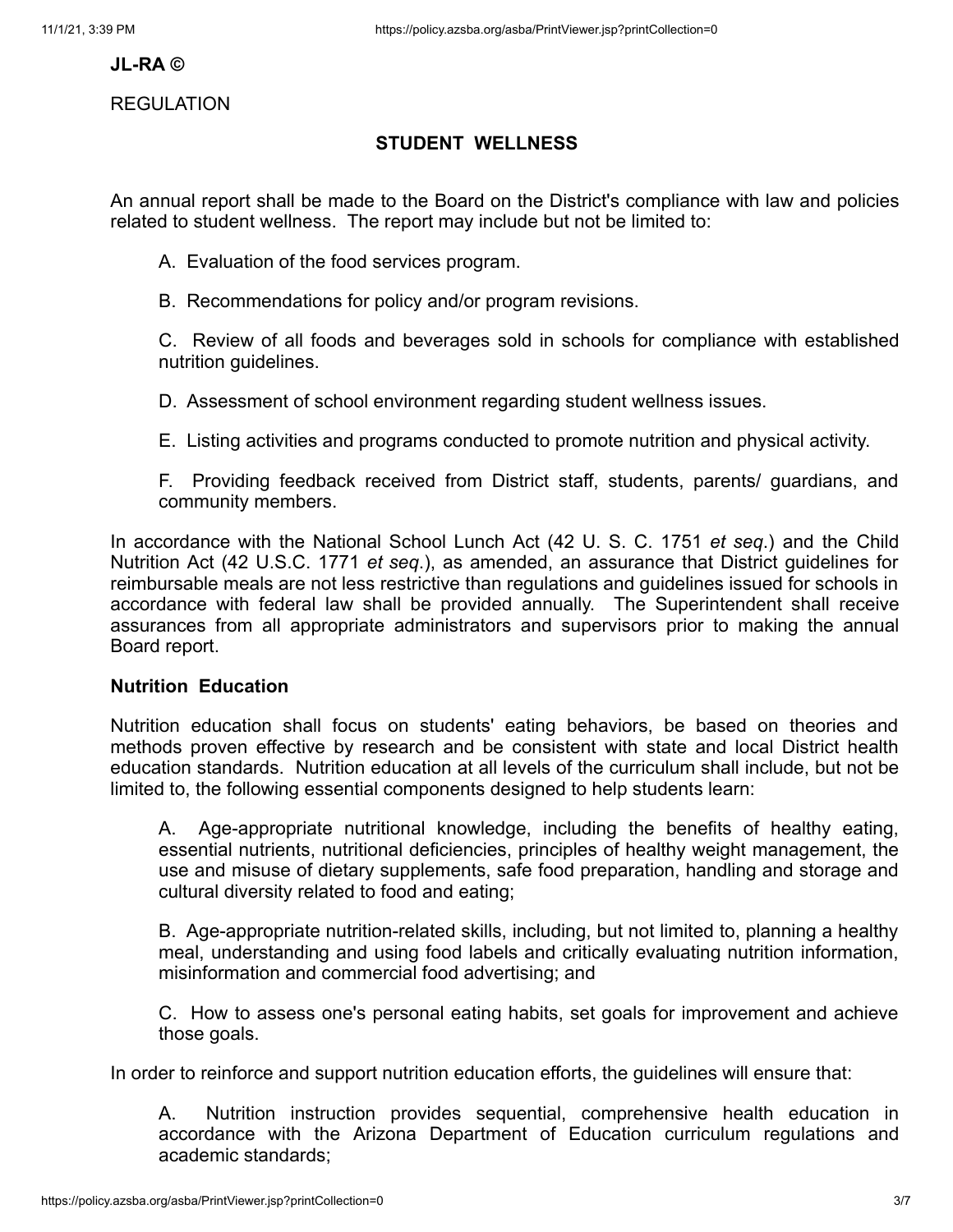B. Cooperation with agencies and community organizations is encouraged to provide opportunities for appropriate student projects related to nutrition;

C. Consistent nutrition messages are disseminated from the District throughout the schools, communities, homes and media; and

D. Nutrition education is extended beyond the school environment by engaging and involving families and community.

#### **Nutrition Guidelines and Food Services Operations**

All foods and beverages made available on a school campus serving any configuration of prekindergarten (PK) through eighth (8th) grade during the normal school day are to be consistent with the Arizona Nutrition Standards. Guidelines for reimbursable school meals shall not be less restrictive than regulations and guidance issued by the Secretary of Agriculture pursuant to law. The District will create procedures that address all foods (including Foods of Minimal Nutritional Value and Competitive Food Sales) available to students throughout the school day in the following areas:

- A. National School Lunch Program and School Breakfast Program Meals.
- B. Á la carte offerings in the food service program.
- C. Vending machines and school stores.
- D. Classroom parties, celebrations, fund-raisers, rewards and school events.
- E. Snacks served in after-school programs.

In keeping with the District's nutrition program goals, only food prepared or obtained by the District's food services program should be served. This includes classroom reward or incentive programs involving food items as well as foods and beverages offered or sold at schoolsponsored events during the regular school day. Approval is required to ensure that the foods served meet the requirements of the District's nutrition policy and regulation (i.e., all foods served fit in a healthy diet and contribute to the development of lifelong healthy eating habits for the District's students).

A.R.S. [36-136](http://www.azleg.gov/FormatDocument.asp?inDoc=/ars/36/00136.htm&Title=36&DocType=ARS) provides an exemption from rules promulgated by the Director of the Department of Health Services for a whole fruit or vegetable grown in a public school garden that is washed and cut on-site for immediate consumption.

#### **Physical Activity/Recess**

District schools shall strive to provide opportunities for developmentally appropriate physical activity during the school day for all students.

Recess shall be required and provided as described in Policy JL and in Regulation JL-RB.

#### **Other School-Based Activities**

The goal for other school-based activities is to ensure whole-school integration with the wellness program. The District will achieve the goal by addressing elements that include, but are not limited to, school meal times, dining environment, food as an incentive, marketing and advertising, skin cancer prevention and sun safety, staff wellness, and staff development and training.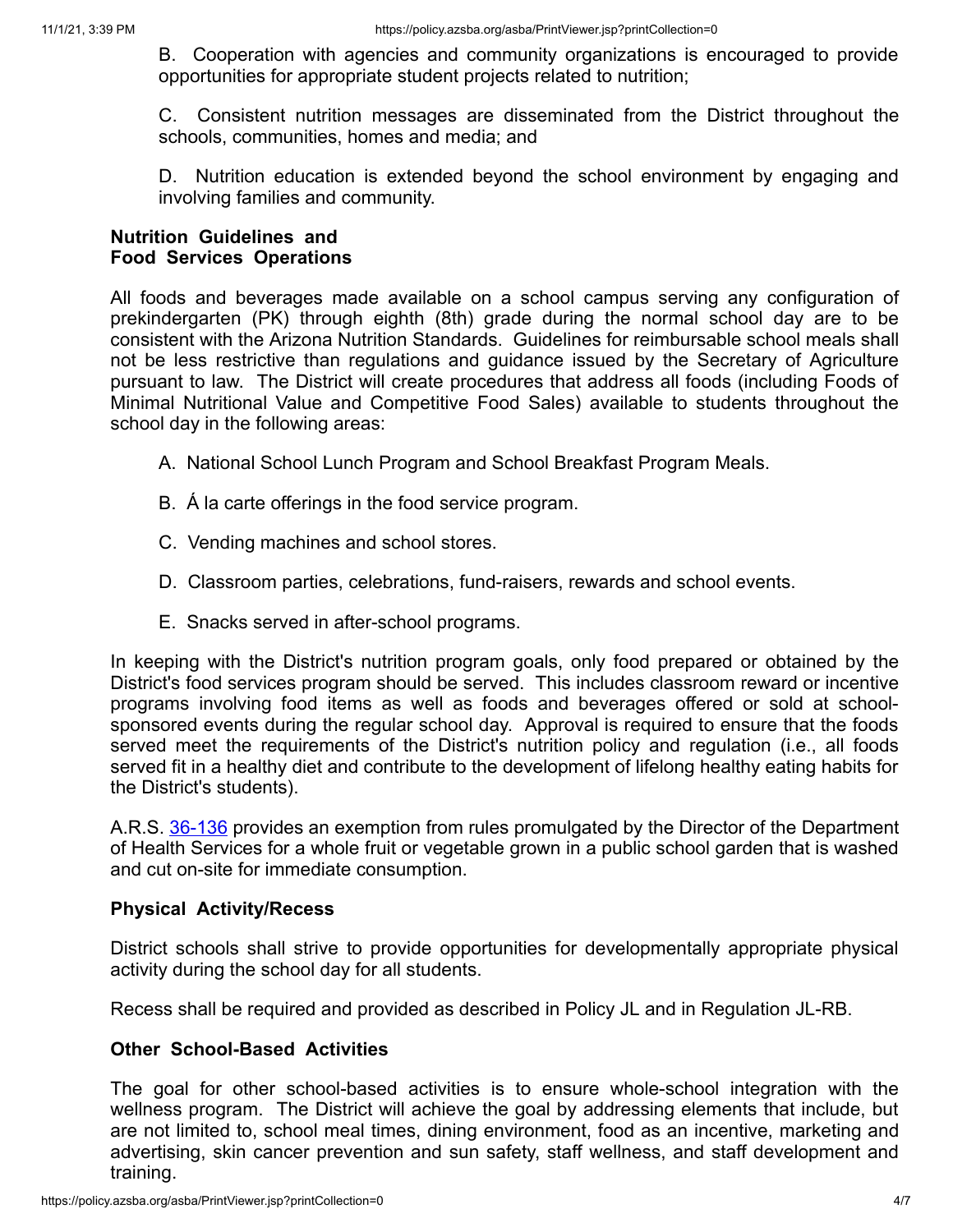## **Program Evaluation**

In each school, the principal will ensure compliance with established District-wide student wellness goals and will report on the school's compliance to the Superintendent.

The District, and individual schools within the District, will, as necessary, revise the policy and develop action plans to facilitate their implementation.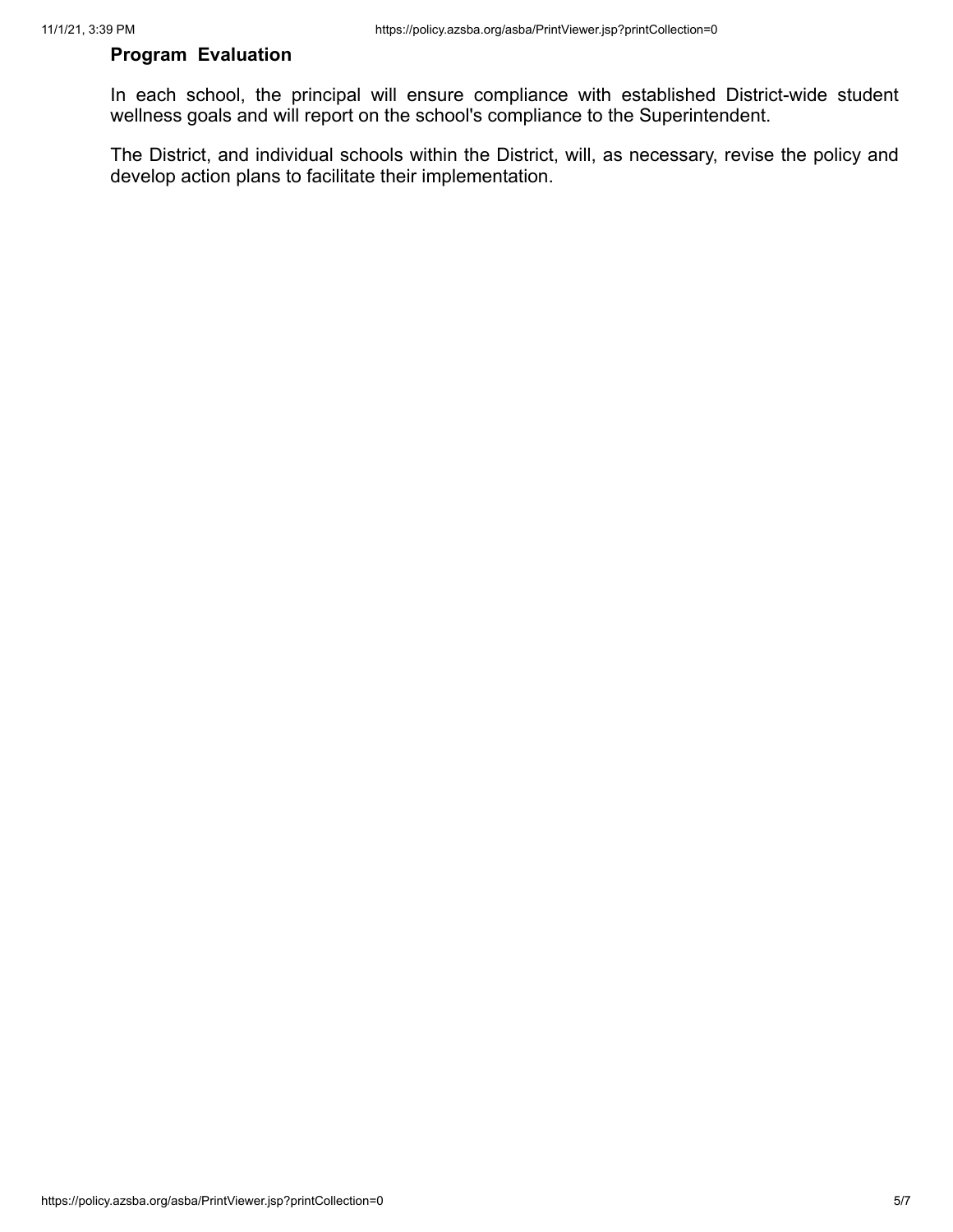#### **JL-RB ©**

REGULATION

#### **STUDENT WELLNESS**

#### **Physical Activity Goals**

The primary goal for the District's physical activity component is to provide opportunities for every student to develop the knowledge and skills for specific physical activities, maintain physical fitness, regularly participate in physical activity, and understand the short- and longterm benefits of a physically active and healthy lifestyle.

A comprehensive physical activity program encompasses a variety of opportunities for students to be physically active, including physical education, recess, walk-to-school programs, afterschool physical activity programs, health education that includes physical activity as a main component, and physical activity breaks within regular classrooms.

*Physical activity (time, frequency, and/or intensity):* Schools will ensure that students are moderately to vigorously active at least fifty percent (50%) of the time while participating in physical education classes.

*Physical activity outside of physical education/Recess:* Schools may offer after-school intramural programs and/or physical activity clubs that meet the needs and interests of all students, including those who are not athletically involved or those with special health care needs.

Recess shall be required and provided as follows:

A. Two (2) recess periods during the school day for pupils in kindergarten (K) and grades one (1) through three (3).

B. On August 1, 2019, this recess requirement of two (2) recess periods during the school day is extended to grades four (4) and five (5).

C. Half-day kindergarten pupils are to receive one (1) recess period during the school day.

D. Participation in a physical education course during a school day may count as one of the day's recess periods.

E. Extension of the school day is not required to meet the recess requirement.

F. This recess requirement does not apply to middle schools, junior high schools, high schools, Arizona online instruction or schools in which the lowest grade of instruction offered is grade five (5).

G. For the purposes of this section, "*recess*" means a period of time during the regular school day, including time during a scheduled lunch period, during which a pupil is able to engage in physical activity or social interaction with other pupils.

*Walking or biking to school to promote physical activity:* The District shall annually review safe routes for students who walk or bike to school.